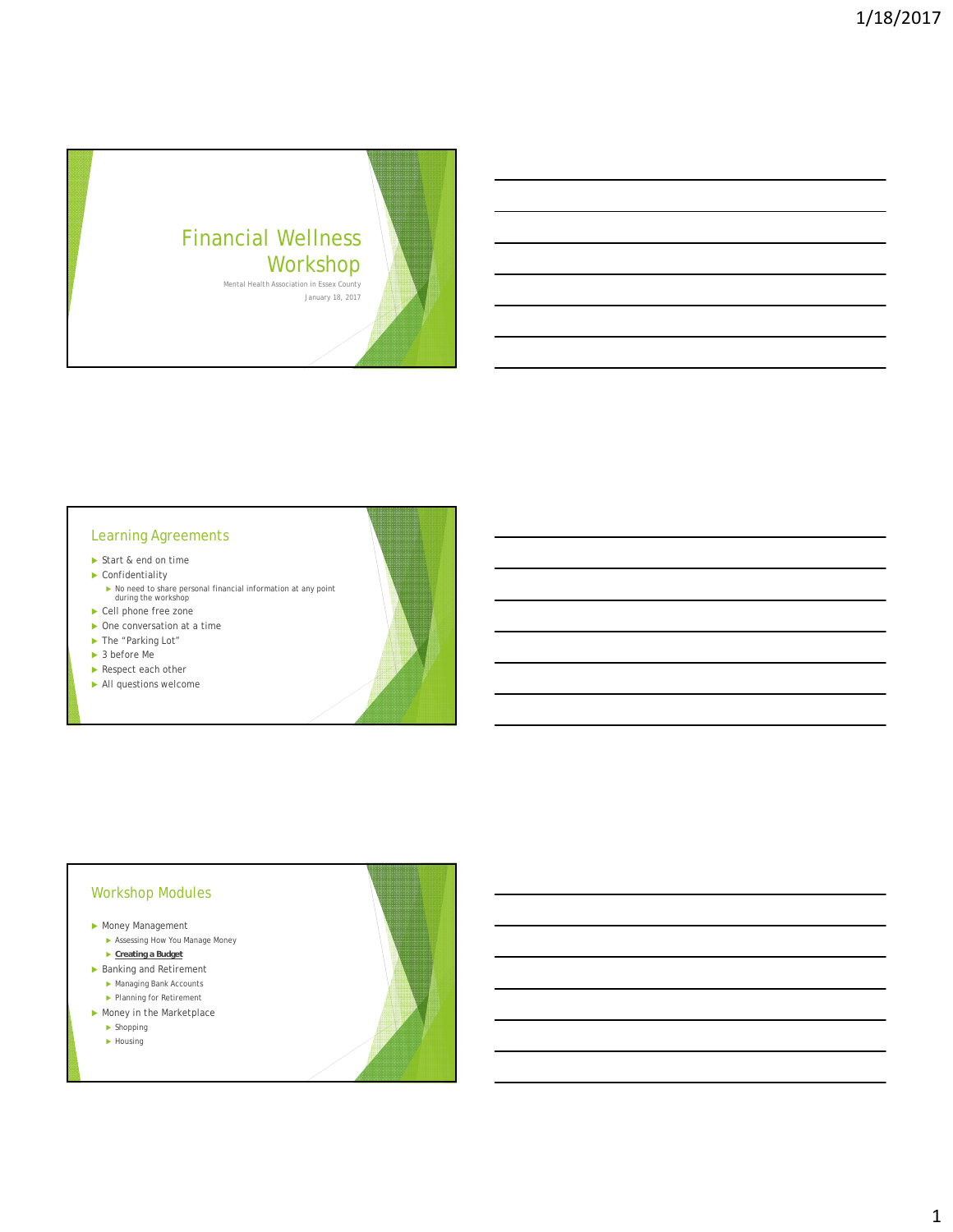# Module 2 - Creating a Budget

▶ Objectives:

- Create a budget
- ▶ Take steps to reduce spending

#### What is a Budget?

#### Budget

A budget is a planning tool that helps you keep track of how you spend your money. It includes an estimate of your expenses and the way you expect to pay for them. A budget is based on your…

#### $\blacktriangleright$  Income

▶ The money you earn and/or receive.

Expenses

The money you spend for food, utilities, and other things.

### Creating a Budget

Budget Worksheet Handout

Income

- Expenses
- Budget Summary Handout

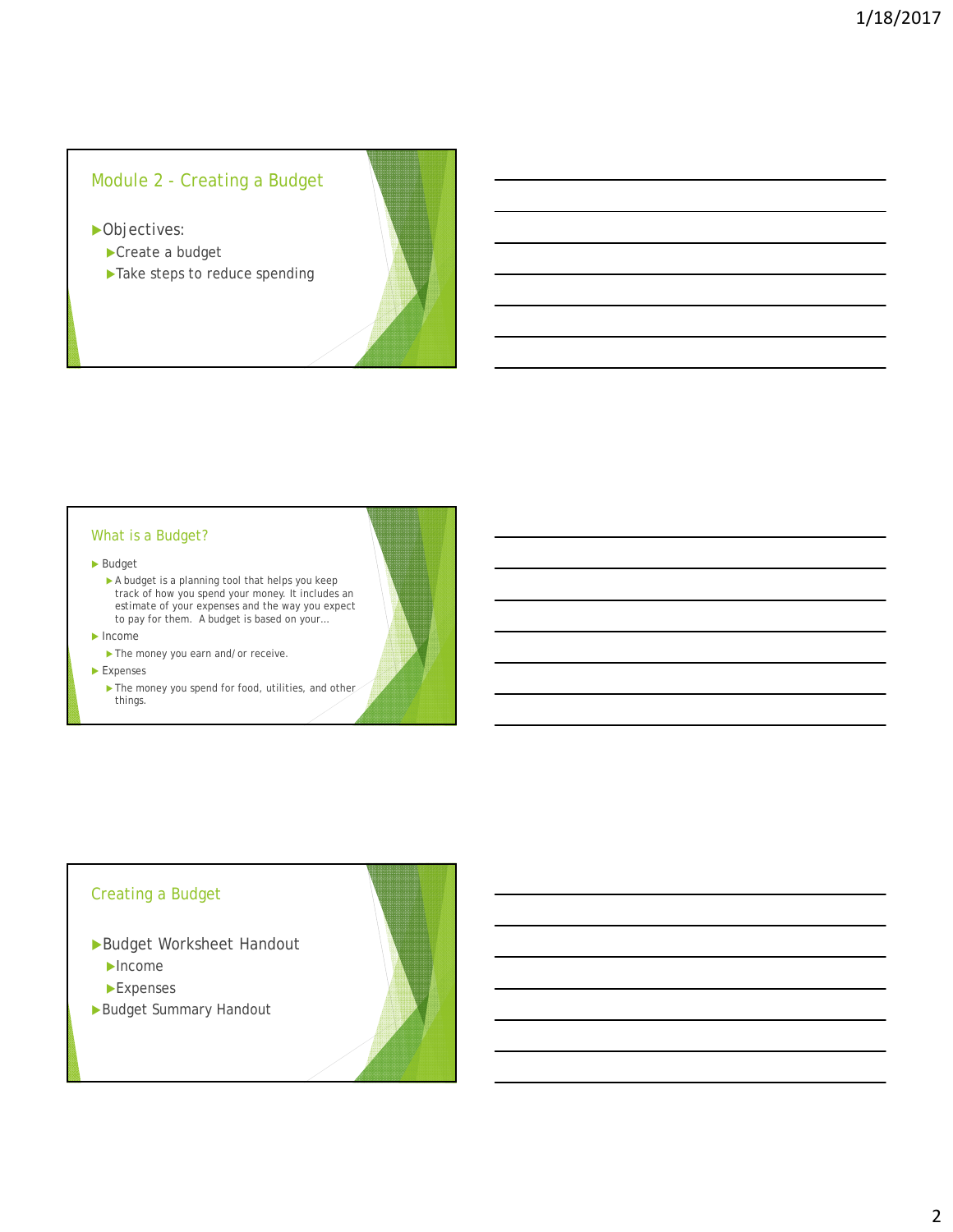







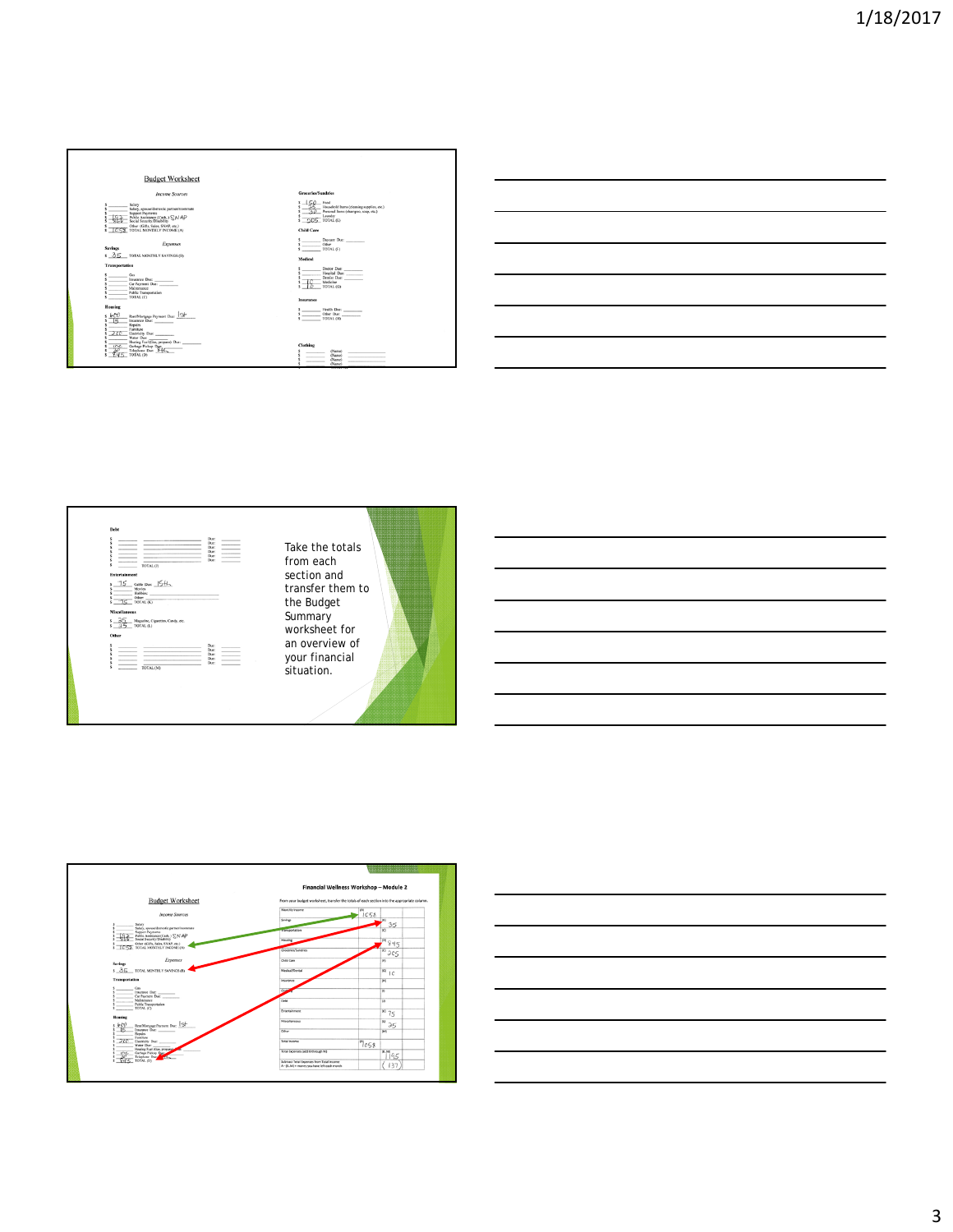| From your budget worksheet, transfer the totals of each section into the appropriate column. |           |                             |                      |         |
|----------------------------------------------------------------------------------------------|-----------|-----------------------------|----------------------|---------|
| Monthly income                                                                               | $n_{CS8}$ |                             | Income (A)           | \$1,058 |
| Savings                                                                                      |           | (0)<br>35                   |                      |         |
| Transportation                                                                               |           | $\overline{65}$             | Minus Expenses (B+M) | \$1,195 |
| Housing                                                                                      |           | 100845                      | Equals positive or   |         |
| Grocenies/Sundries                                                                           |           | 0.3c5                       | Negative balance     | \$(137) |
| Child Care                                                                                   |           | $\overline{on}$             |                      |         |
| Medical/Dental                                                                               |           | $\frac{1}{(c)}$ 1 C         |                      |         |
| Insurance                                                                                    |           | 09                          |                      |         |
| Clothing                                                                                     |           | $\overline{0}$              |                      |         |
| Debt                                                                                         |           | 60                          |                      |         |
| Entertainment                                                                                |           | 0075                        |                      |         |
| Miscellaneous                                                                                |           | $\alpha$<br>25              |                      |         |
| Other                                                                                        |           | (M)                         |                      |         |
| <b>Total Income</b>                                                                          | 7058      |                             |                      |         |
| Total Expenses (add 8 through M)                                                             |           | $\frac{10 \text{ m}}{1195}$ |                      |         |
| Subtract Total Expenses from Total Income<br>A - (B.M) = money you have left each month      |           | 137                         |                      |         |

| <u> La Carlo de la Carlo de la Carlo de la Carlo de la Carlo de la Carlo de la Carlo de la Carlo de la Carlo de l</u> |  |                                     |
|-----------------------------------------------------------------------------------------------------------------------|--|-------------------------------------|
|                                                                                                                       |  |                                     |
|                                                                                                                       |  |                                     |
|                                                                                                                       |  |                                     |
|                                                                                                                       |  | and the contract of the contract of |
|                                                                                                                       |  |                                     |
|                                                                                                                       |  |                                     |
|                                                                                                                       |  |                                     |
| <u> 1989 - Johann John Stone, markin sanadi amerikan bahasa dalam pengaran bahasa dalam pengaran bahasa dalam pe</u>  |  | ______                              |
|                                                                                                                       |  |                                     |
| <u> 1989 - Johann Harry Harry Harry Harry Harry Harry Harry Harry Harry Harry Harry Harry Harry Harry Harry Harry</u> |  |                                     |
|                                                                                                                       |  |                                     |
|                                                                                                                       |  |                                     |
|                                                                                                                       |  |                                     |

![](_page_3_Figure_3.jpeg)

![](_page_3_Figure_4.jpeg)

![](_page_3_Figure_5.jpeg)

![](_page_3_Figure_6.jpeg)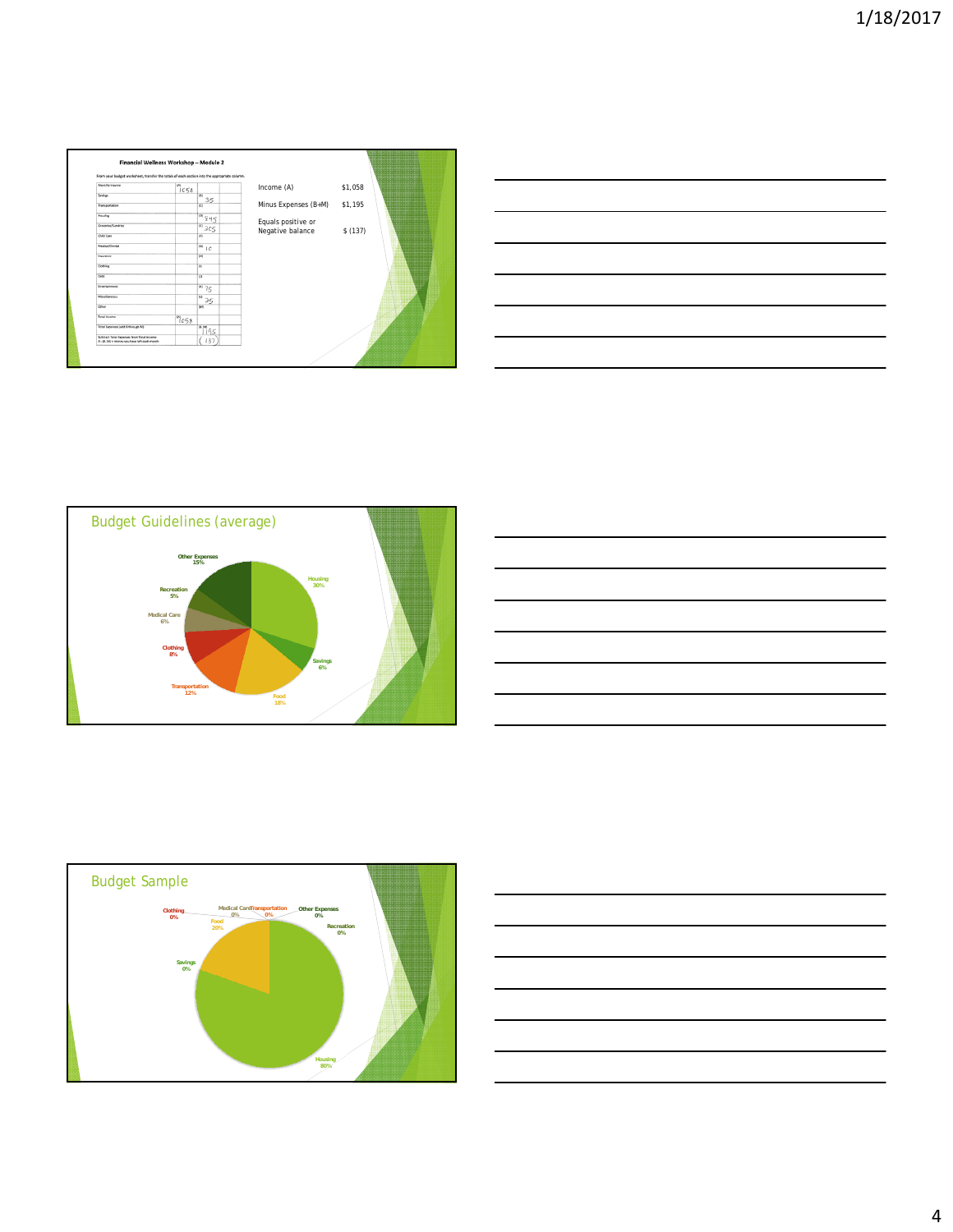# Budget Worksheets & **Summary**

One-on-One/Self-Directed Work Time

# Taking Steps to Reduce Spending

Wants vs. Needs

 Examples of changes that have helped reduce spending (work in groups)

### Be a Wise Consumer

- Look for ways to reduce spending
- ▶ Search for the best buy
- ▶ Plan ahead
- Look for free items Do it yourself
- ▶ Consider used items ▶ Say "no" to impulse
- shopping Avoid using credit cards
- Watch out for money drainers